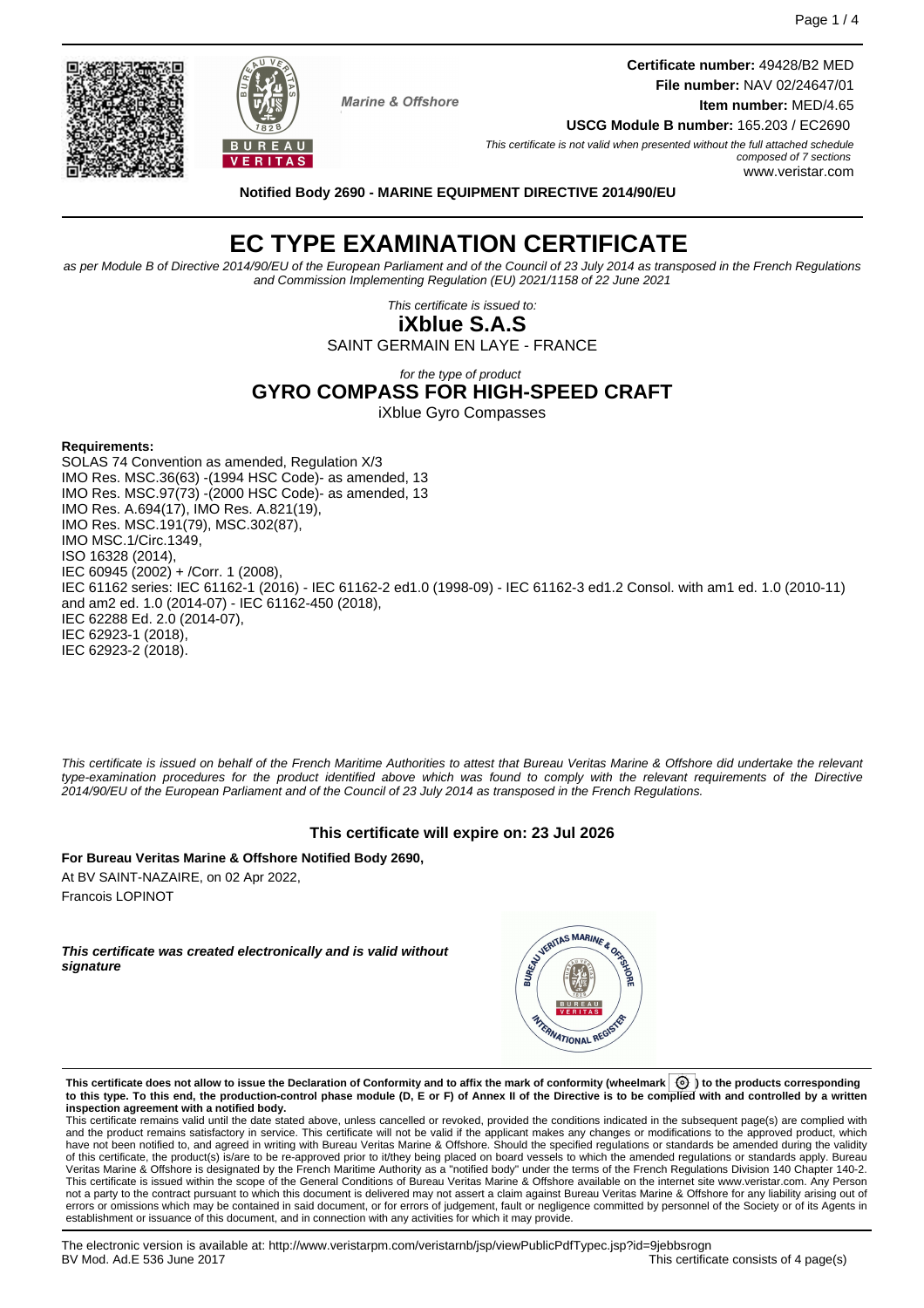## **THE SCHEDULE OF APPROVAL**

## **1. PRODUCT DESCRIPTION :**

|                        | <b>Octans Surface</b>                                            | <b>Phins Surface</b>      | <b>Marins M3</b>        | <b>Marins M7</b>        | Quadrans                        |  |  |  |  |
|------------------------|------------------------------------------------------------------|---------------------------|-------------------------|-------------------------|---------------------------------|--|--|--|--|
|                        | <b>Octans IMU 90</b>                                             | Phins IMU 120             | <b>Marins M5</b>        | <b>Marins M8</b>        | <b>iXcompass 1</b>              |  |  |  |  |
|                        |                                                                  | <b>Hydrins</b>            | <b>Marins M6</b>        | <b>Marins M9</b>        |                                 |  |  |  |  |
| <b>Interface</b>       |                                                                  |                           |                         |                         |                                 |  |  |  |  |
| Ethernet               | Ethernet port available for configuration and non-MED operations |                           |                         |                         |                                 |  |  |  |  |
| Serial ports           |                                                                  |                           |                         |                         |                                 |  |  |  |  |
| Config. port           | 1                                                                |                           |                         |                         |                                 |  |  |  |  |
| Input                  | $\overline{c}$                                                   | 5                         | 5<br>5                  | 5<br>5                  |                                 |  |  |  |  |
| Output                 | 3                                                                |                           |                         |                         | 2<br>2<br>Yes                   |  |  |  |  |
| RS232/422              | Yes                                                              | Yes                       | Yes                     | Yes                     |                                 |  |  |  |  |
| Authorized             |                                                                  |                           |                         |                         |                                 |  |  |  |  |
| sensors                | up to 2                                                          |                           |                         |                         | up to 1                         |  |  |  |  |
| <b>GNSS</b><br>EM Log  | up to 2                                                          | up to $2$<br>up to $2(1)$ | up to 2<br>up to $2(2)$ | up to 2<br>up to $2(2)$ | up to 1                         |  |  |  |  |
| <b>DVL</b> Sensor      |                                                                  | $1_{(1)}$                 | up to $2(2)$            | up to $2(2)$            |                                 |  |  |  |  |
| CTD/SVP                |                                                                  | $1_{(1)}$                 | 1(2)                    | 1(2)                    |                                 |  |  |  |  |
| Depth                  |                                                                  |                           |                         |                         |                                 |  |  |  |  |
| Sensor                 |                                                                  | $1_{(1)}$                 | 1                       | 1                       |                                 |  |  |  |  |
| <b>USBL</b>            |                                                                  | up to $3(1)$              |                         |                         |                                 |  |  |  |  |
| <b>LBL</b>             |                                                                  | up to $10(1)$             |                         |                         |                                 |  |  |  |  |
|                        | (1): for Hydrins, the only authorized sensor is GNSS.            |                           |                         |                         |                                 |  |  |  |  |
|                        | (2): not available for all products.                             |                           |                         |                         |                                 |  |  |  |  |
| <b>I/O Pulses</b>      | $4$ in/2 out                                                     | $4$ in/2 out              | $4$ in/2 out            | $4$ in/2 out            | $3$ in/ $2$ out                 |  |  |  |  |
| Power                  | $24V$ DC                                                         | 24V DC                    | $24V$ DC                | 24V DC                  | $24V$ DC                        |  |  |  |  |
| supply                 | (15 to 36 V)                                                     | (20 to 32 V)              | (20 to 30 V)            | (20 to 30 V)            | $(15 \text{ to } 36 \text{ V})$ |  |  |  |  |
| Consumpt <sup>o</sup>  | 18 W                                                             | 18 W typ.                 | <25 W                   | <25 W                   | 10 W                            |  |  |  |  |
| <b>Housing</b>         |                                                                  |                           |                         |                         |                                 |  |  |  |  |
| <b>Dimensions</b>      | 275 x 136 x 150                                                  | 180 x 180 x               | 324 x 433 x 329         | enclosure               | $160 \times 160 \times$         |  |  |  |  |
| LxWxH                  |                                                                  | 162                       |                         | type a:                 | 113.5                           |  |  |  |  |
| $(mm)$ :               |                                                                  |                           |                         | 500 x 400 x             |                                 |  |  |  |  |
|                        |                                                                  |                           |                         | 344                     |                                 |  |  |  |  |
|                        |                                                                  |                           |                         | or                      |                                 |  |  |  |  |
|                        |                                                                  |                           |                         | enclosure               |                                 |  |  |  |  |
|                        |                                                                  |                           |                         | type b:                 |                                 |  |  |  |  |
|                        |                                                                  |                           |                         | 508,4 x 400             |                                 |  |  |  |  |
|                        |                                                                  |                           |                         | x 364                   |                                 |  |  |  |  |
| Weight (kg)            | 4.5                                                              | 4.5                       | 27                      | 40                      | $2.8\,$                         |  |  |  |  |
| <b>Material</b>        | Aluminum                                                         | <b>Aluminum</b>           | Aluminum                | Aluminum                | Aluminum                        |  |  |  |  |
| <b>IP Code</b>         | <b>IP66 &amp; IPx7</b>                                           | IP54                      | IP <sub>66</sub>        | enclosure               | IP <sub>66</sub>                |  |  |  |  |
|                        |                                                                  |                           |                         | type a:                 |                                 |  |  |  |  |
|                        |                                                                  |                           |                         | <b>IP66 &amp; IPx7</b>  |                                 |  |  |  |  |
|                        |                                                                  |                           |                         | enclosure               |                                 |  |  |  |  |
|                        |                                                                  |                           |                         | type b:                 |                                 |  |  |  |  |
|                        |                                                                  |                           |                         | IP55                    |                                 |  |  |  |  |
| <b>Software</b>        |                                                                  |                           |                         |                         |                                 |  |  |  |  |
| Firmware<br><b>DSP</b> | FrmWDSP4                                                         | FrmWDSP4                  | FrmWDSP4                | FrmWDSP4                | FrmWDSP4                        |  |  |  |  |
|                        | $OCT_6_x_y$<br>with                                              | $INS_6_x_y_z$             | $INS_6_x_y_z$           | $INS_6_x_y_z$           | $INS_v2_x_y$                    |  |  |  |  |
|                        | $x_y \ge 50.8$                                                   | with                      | with                    | with                    | with                            |  |  |  |  |
|                        |                                                                  |                           |                         |                         |                                 |  |  |  |  |
|                        |                                                                  | $x_y_z \ge$               | $x_{y}$ z $\ge$ 50_18_5 | $x_y_z \ge$             | $x_y \ge 82.21$                 |  |  |  |  |
|                        |                                                                  | $50 - 18 - 5$             |                         | $50 - 18 - 5$           |                                 |  |  |  |  |
| Firmware               | FrmWCINT                                                         | <b>FrmWCINT</b>           | <b>FrmWCINT</b>         | FrmWCINT                | FrmWCINT                        |  |  |  |  |
| <b>CINT</b>            | $OCT_5_x_y$                                                      | INS_7_x_y                 | $INS_7_x_y$             | $INS_7_x_y$             | AHRS_v7_x_y                     |  |  |  |  |
|                        |                                                                  |                           |                         |                         |                                 |  |  |  |  |
|                        | with $x_y \ge 0$ 0                                               | with $x_y \ge 0$ 2        | with $x_y \geq 0$ 2     | with $x_y \ge$          | with $x_y \ge$                  |  |  |  |  |
|                        |                                                                  |                           |                         | $0_2$                   | $0_1$                           |  |  |  |  |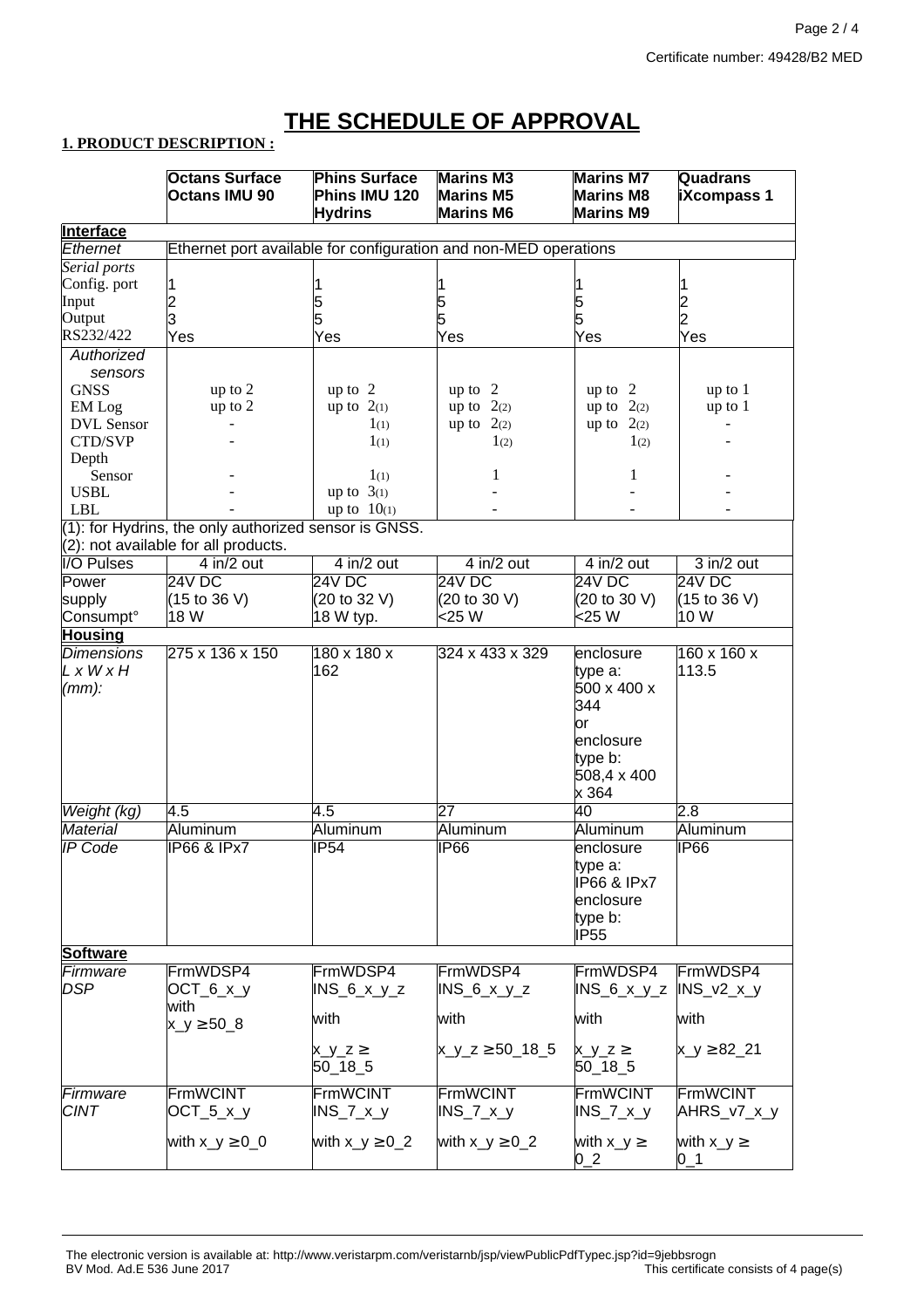|                                       | <b>Octans Surface</b><br><b>Octans IMU 90</b> | <b>Phins Surface</b><br>Phins IMU 120<br><b>Hydrins</b> | <b>Marins M3</b><br><b>Marins M5</b><br><b>Marins M6</b> | <b>Marins M7</b><br><b>Marins M8</b><br><b>Marins M9</b> | <b>Quadrans</b><br><b>iXcompass 1</b> |  |  |  |
|---------------------------------------|-----------------------------------------------|---------------------------------------------------------|----------------------------------------------------------|----------------------------------------------------------|---------------------------------------|--|--|--|
| <b>Compass Safe distances</b>         |                                               |                                                         |                                                          |                                                          |                                       |  |  |  |
| <b>Minimum</b><br>Standard<br>compass | 5m                                            | 5 m                                                     | 110 cm                                                   | 80 cm                                                    | 30 cm                                 |  |  |  |
| <b>Minimum</b><br>Steering<br>compass | 5m                                            | 5 <sub>m</sub>                                          | 55 cm                                                    | 60 cm                                                    | 20 cm                                 |  |  |  |

## **2. DOCUMENTS AND DRAWINGS :**

2.1 - Submitted documents and drawings are listed in iXblue file Ref: M/NT/IMO/010 dated: 21/04/2017.

2.2 - User Manuals of iXblue Gyrocompasses Ref. : M/NT/IMO/005 version: A.

*49428/A2 MED* version submitted documents and drawings:

2.3 - iXblue file Ref: 00001926 version: B dated: 26/03/2019.

2.4 - iXblue file Ref: 00001891 version: A dated: 01/03/2019.

2.5 - iXblue file Ref: 00001868 version: A dated: 26/02/2019.

2.6 - iXblue file Ref: 00001525 version: B dated: 22/03/2019.

2.7 - iXblue file Ref: 00001559 version: B dated: 21/03/2019.

2.8 - iXblue file Ref: M/RE/IMO/007 version: A dated: 26/07/2018.

2.9 - *49428/A4 MED* version submitted documents and drawings are listed iXblue file Ref: 00014386 Edition: B dated : 22/01/2020.

2.10 - *49428/A5 MED* version submitted documents and drawings are listed iXblue file Ref: 00014652 Edition: C dated : 13/03/2020.

2.11 - *49428/A6 MED* version submitted documents and drawings are listed iXblue file Ref: 00015032 Edition: B dated: 23/09/2020.

2.12 - *49428/B0 MED* version submitted documents and drawings are listed iXblue file Ref: 00018940 Edition: B dated: 07/07/2021.

2.13 - *49428/B1 MED* version submitted documents and drawings are listed iXblue file Ref: 00020077 Edition: A dated: 14/10/2021.

2.14 - User Manuals of iXblue Gyrocompasses Ref.: 00019391 ed.E dated: 15/10/2021.

2.15 - *49428/B2 MED* version submitted documents and drawings are listed iXblue file Ref: 00020907 Edition: A dated: 17/02/2022.

2.16 - User Manuals of iXblue Gyrocompasses Ref.: 00019391 ed.G dated: 21/02/2022.

#### **3. TEST REPORTS :**

3.1 - Submitted test reports are listed in iXblue file Ref: M/NT/IMO/010 dated : 21/04/2017.

*49428/A2 MED* version submitted test report:

3.2 - Test Reports Ref: 00002694 witnessed by BV Surveyor on 17/04/2019.

3.3 - *49428/A4 MED* version submitted test reports are listed iXblue file Ref: 00014386 Edition: B dated : 22/01/2020.

3.4 - *49428/A5 MED* version submitted test reports are listed iXblue file Ref: 00014652 Edition: C dated : 13/03/2020.

3.5 - *49428/A6 MED* version submitted test reports are listed iXblue file Ref: 00015032 Edition: B dated: 23/09/2020.

3.6 - *49428/B0 MED* version submitted test reports are listed iXblue file Ref: 00018940 Edition: B dated: 07/07/2021.

3.7 - iXblue test report Ref: 00018858 Edition: A. Tests witnessed by Society Surveyor.

3.8 - *49428/B1 MED* version submitted test reports are listed iXblue file Ref: 00020077 Edition: A dated: 14/10/2021.

3.9 - *49428/B2 MED* version submitted test reports are listed iXblue file Ref: 00020907 Edition: A dated: 17/02/2022.